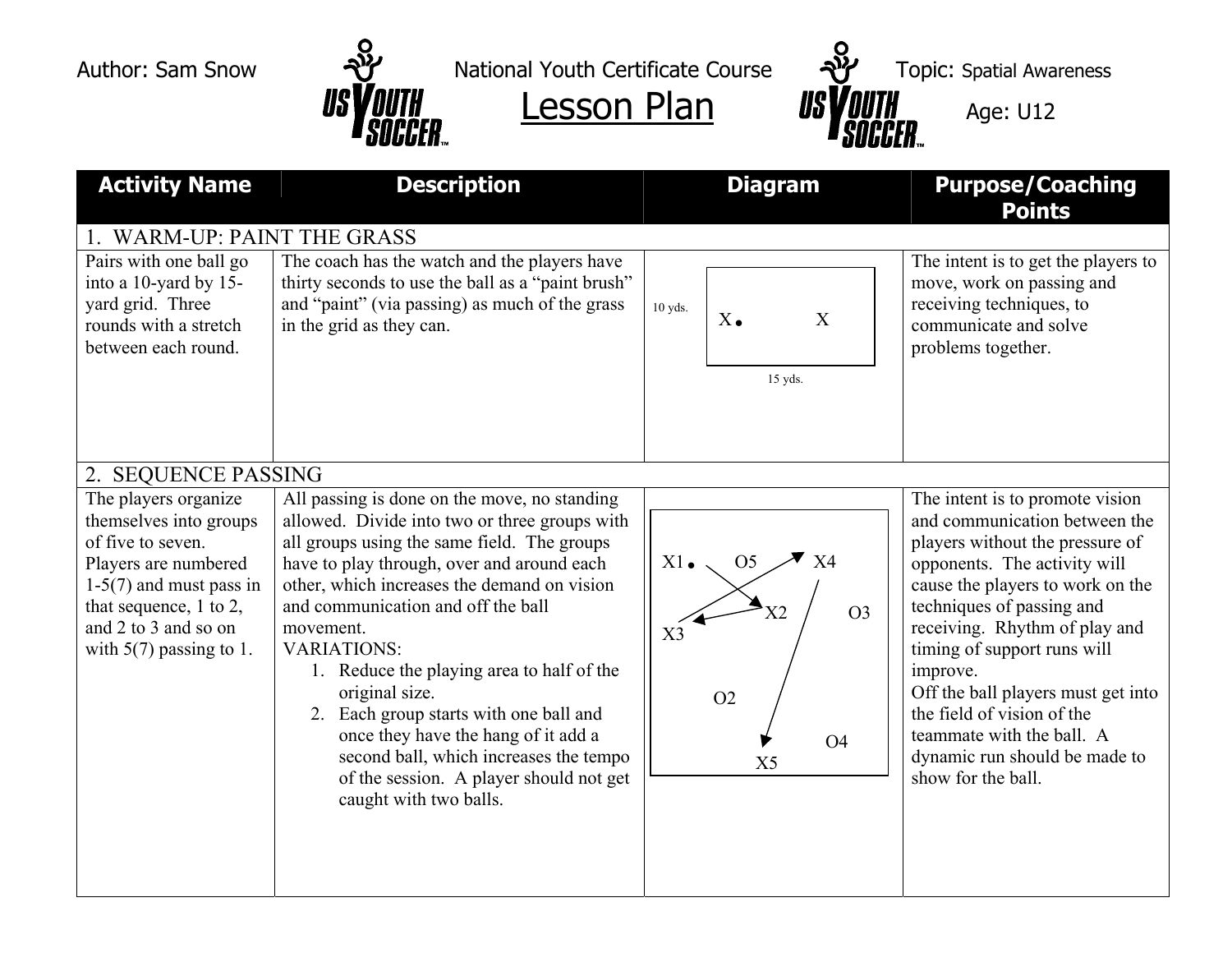

Author: Sam Snow  $\frac{1}{2}$  National Youth Certificate Course pic: Spatial Awareness

## Lesson Plan Age: U12

## 3. CROSSING GAME

The players should organize themselves into groups of four to play 4v4. The training grid is 40 yards long by 30 yards wide. Corner flags or tall cones should be used for goals and disc cones to mark the corners of the grid. The goals are set up diagonally from one another and ten yards in from the goal line.

Players can score from either side of the goal and the game doesn't stop after a goal is scored. Play a normal 4v4 match except for goals being scored from either side of the goal. Because of the angled goals there will be more crosses into areas in front of the goalmouth. Many goals can be scored under match conditions in a short time period. Teamwork in preparation of attack and defense will improve.



This activity promotes group movement (tactic) and involves transition. The techniques of dribbling, passing, receiving, shooting, heading, tackling and crossing will have the chance to emerge. As a bonus fitness will also improve in a fun and competitive fashion.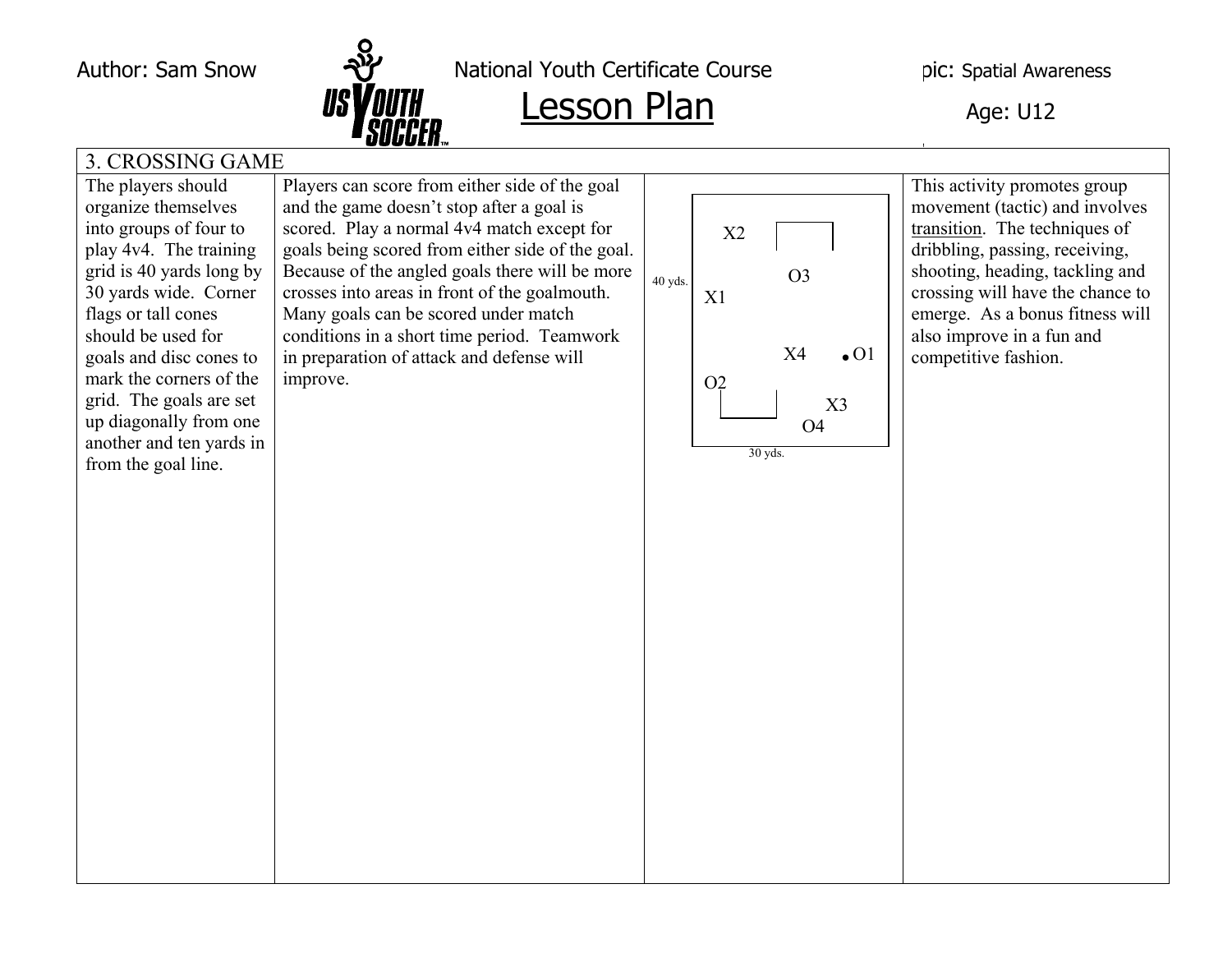

Author: Sam Snow  $\frac{1}{2}$  National Youth Certificate Course  $\qquad$  pic: Spatial Awareness

| 4. THREE TEAM GAME       |                                                   |                                     |                                    |  |  |  |  |
|--------------------------|---------------------------------------------------|-------------------------------------|------------------------------------|--|--|--|--|
| The players organize     | Divide the field into thirds-defensive, midfield  |                                     | This is a complex environment      |  |  |  |  |
| themselves into three    | and attacking. Place each group $(X, Z \& O)$     | $\boldsymbol{\mathrm{X}}$<br>K<br>X | and will require the highest level |  |  |  |  |
| groups of five plus a    | into a third. The group $Z$ in the midfield third | X<br>$\mathbf{X}$                   | of concentration from the          |  |  |  |  |
| goalkeeper in each       | has the ball. Group Z chooses one goal to         |                                     | players. It will take them awhile  |  |  |  |  |
| goal. Use a regulation   | attack and plays against the group X in that      | X                                   | to get the hang of it, so be       |  |  |  |  |
| field and goals for the  | third. The group O at the other end is resting.   |                                     | patient. While this is a match     |  |  |  |  |
| age group. Each group    | Only the group in possession of the ball may      | Z<br>Z                              | related activity, it may be the    |  |  |  |  |
| keeps track of their own | enter the midfield third. If group Z scores they  |                                     | most complex activity in this      |  |  |  |  |
| score. Goalkeepers act   | keep the ball, go back to the midfield third and  | Ζ                                   | training session. Encourage one    |  |  |  |  |
| as their own team.       | attack the group O goal. If the defending         | Z                                   | and two touch passing in the       |  |  |  |  |
|                          | group X wins the ball and gets it into the        |                                     | midfield third to change the       |  |  |  |  |
|                          | midfield third then group Z stays in the final    |                                     | point of attack and to get targets |  |  |  |  |
|                          | third and group X now attacks against group       | $\Omega$                            | forward of the ball. A multitude   |  |  |  |  |
|                          | O.                                                | $\rm{O}$                            | of techniques, offensive and       |  |  |  |  |
|                          |                                                   | $\Omega$                            | defensive tactics can be taught in |  |  |  |  |
|                          |                                                   | O<br>$\left( \right)$               | this activity. The coach should    |  |  |  |  |
|                          |                                                   | K                                   | focus in this lesson on creating   |  |  |  |  |
|                          |                                                   |                                     | space.                             |  |  |  |  |
|                          |                                                   |                                     |                                    |  |  |  |  |